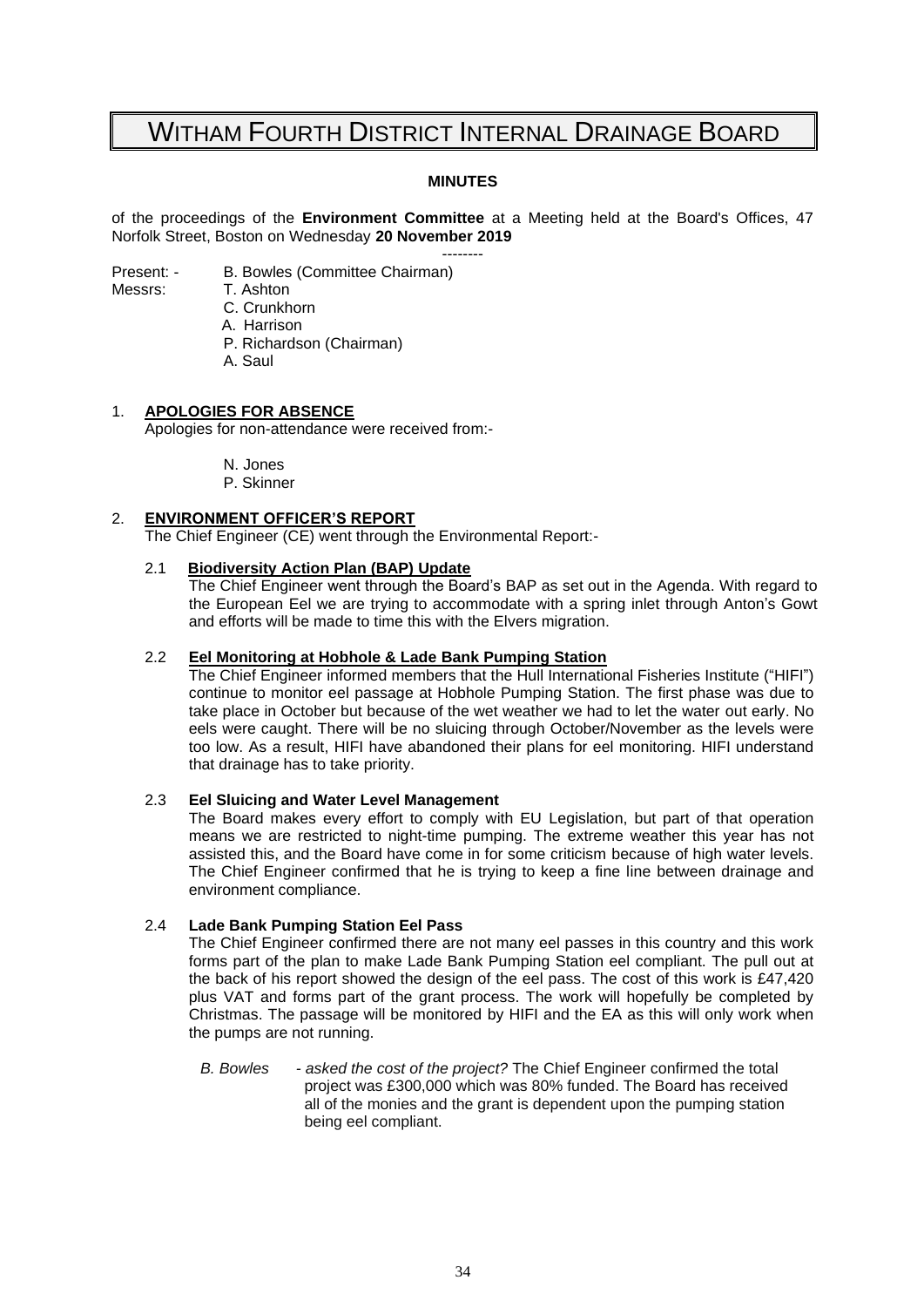#### 3. **CHIEF ENGINEER'S ESTIMATES 2020/2021**

The Chief Engineer ran through the Environment and Conservation estimate for 2020/21, there was a slight increase of £2,000.

|                | <b>ENVIRONMENTAL EXPENDITURE</b>                                                                                                    | <b>BAP</b><br><b>Ref</b> | <b>Estimate</b><br>2020/21 | <b>Estimate</b><br>2019/20 |  |
|----------------|-------------------------------------------------------------------------------------------------------------------------------------|--------------------------|----------------------------|----------------------------|--|
| Item           | Environmental Management - % of Workload & Travel Expenses                                                                          |                          |                            |                            |  |
| 1              | Engineering Manager (5%)                                                                                                            | $\sqrt{}$                | £3,000                     | £2,826                     |  |
| $\mathbf{2}$   | Technical Engineer (25% approx)                                                                                                     | $\sqrt{}$                | £6,000                     | £4,791                     |  |
| 3              | Engineer/Admin Assistant's (5%)                                                                                                     | $\sqrt{}$                | £1,500                     | £1,235                     |  |
| 4              | Both Foreman's Workload & Travel Expenses (10%)                                                                                     | $\sqrt{}$                | £9,100                     | £8,880                     |  |
| 5              | Related Employer's Superannuation Expenditure                                                                                       | $\sqrt{}$                | £4,000                     | £3,936                     |  |
| 6              | Related Employer's N.I. Expenditure                                                                                                 | $\sqrt{}$                | £2,700                     | £2,632                     |  |
|                |                                                                                                                                     | <b>Totals</b>            | £26,300                    | £24,300                    |  |
|                | <b>Conservation Schemes/Wildlife/Environmental Benefit</b>                                                                          |                          |                            |                            |  |
| $\overline{7}$ | Bush/Tree Management - 35% of Annual<br>Expenditure deemed to be for Environmental Benefit                                          | H <sub>3</sub>           | £18,000                    | £18,000                    |  |
| 8              | Faggot Making - deemed to be for Environmental<br><b>Benefit</b>                                                                    | H <sub>3</sub>           | £12,000                    | £12,000                    |  |
| 9              | Noxious and Invasive Weed Control                                                                                                   | $\sqrt{}$                | £5,000                     | £5,000                     |  |
| 10             | Owl & Kestrel boxes, fish conservation, nest<br>surveys, Cowbridge Reel Project, training, Otter<br>Holt/monitoring, miscellaneous. | S5, S8,<br>S11, S13      | £6,000                     | £6,000                     |  |
| 11             | Eels research support costs 2019/120                                                                                                | S <sub>2</sub>           | £1,500                     | £1,500                     |  |
|                |                                                                                                                                     | <b>Totals</b>            | £42,500                    | £42,500                    |  |
|                | <b>Saline Water Pumping</b>                                                                                                         |                          |                            |                            |  |
| 12             | <b>Energy and Labour Cost</b><br>(Installation/removal/maintenance)                                                                 |                          | £0                         | £0                         |  |
| 13             | <b>Replacement Desalination Pumps</b>                                                                                               |                          | £0                         | £0                         |  |
|                |                                                                                                                                     | <b>Totals</b>            | £0                         | £0                         |  |
|                | <b>Waste Management/Disposal</b>                                                                                                    |                          |                            |                            |  |
| 14             | "Fly Swat"                                                                                                                          |                          | 3,000.00                   | 2,750.00                   |  |
| 15             | Witham Fourth expenditure                                                                                                           |                          | 2,000.00                   | 2,000.00                   |  |
|                |                                                                                                                                     | <b>Totals</b>            | 5,000.00                   | 4,750.00                   |  |
|                | <b>Other Expenditure</b>                                                                                                            |                          |                            |                            |  |
| 16             | Contributions/Memberships (inc. GLNP, Wash EMS)                                                                                     | $\sqrt{ }$               | £1,800                     | £1,750                     |  |
| 17             | British Water Ways Board - Use of Anton's Gowt<br>Lock**                                                                            | S <sub>2</sub>           | £6,000                     | £5,500                     |  |
| 18             | Insurances                                                                                                                          |                          | £210                       | £210                       |  |
|                |                                                                                                                                     | <b>Totals</b>            | £8,010                     | £7,460                     |  |
|                | <b>Total Expenditure for Environment</b>                                                                                            |                          | £81,810                    | £79,010                    |  |

After discussion it was:

**RESOLVED TO RECOMMEND** That the estimate for 2020/2021 at £81,810 be approved.